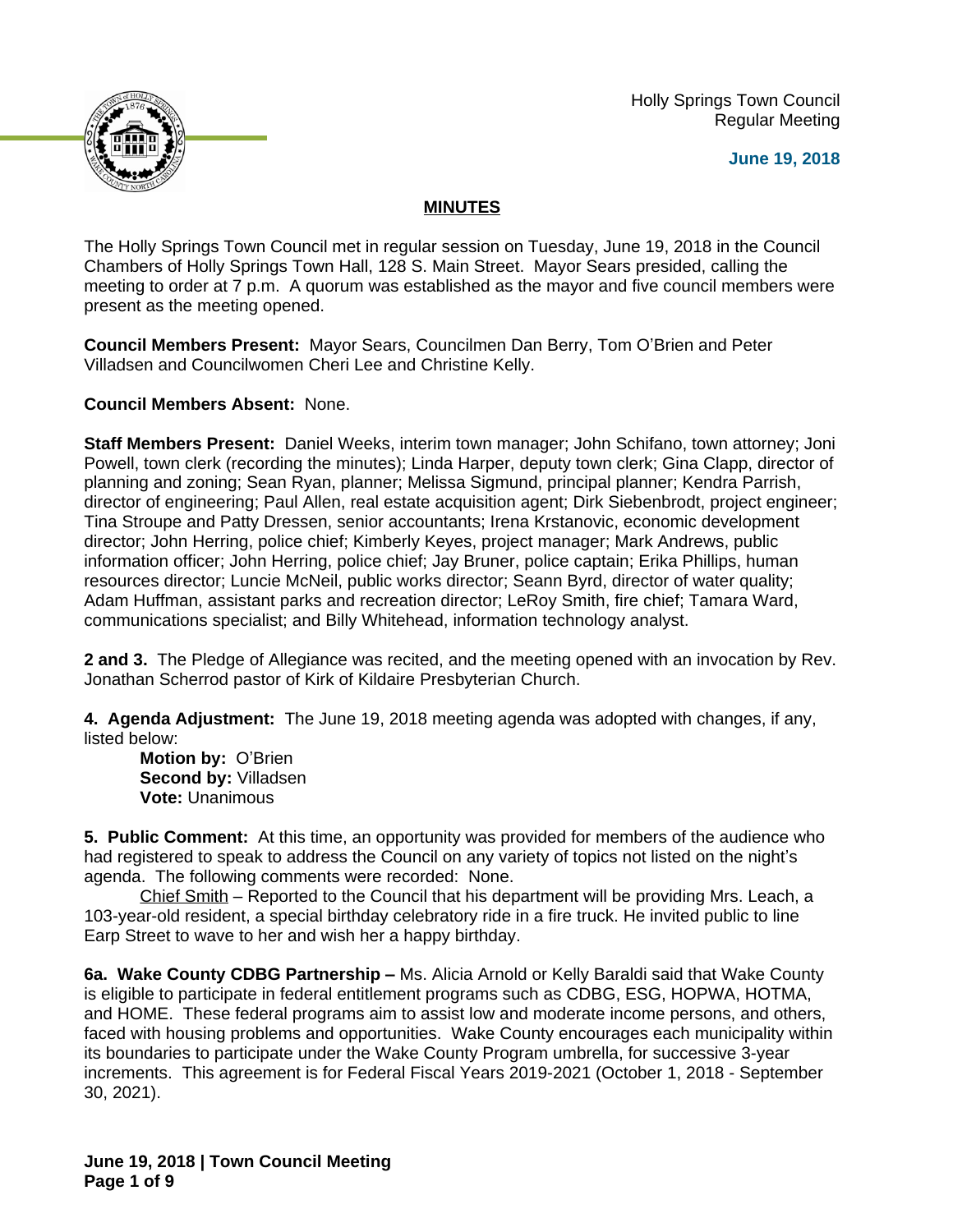This would be the first time Holly Springs joined the Wake County Partnership. Current members include Apex, Garner, Fuquay-Varina, Knightdale, Morrisville, Rolesville, Wake Forest, Wendell, and Zebulon.

Two representatives from Wake County Housing will provide a presentation to Town Council at the meeting. Among other benefits, our residents would be able to benefit in various ways, like:

Residents of Holly Springs would be eligible to participate in the County's Elderly & Disabled (E&D) and Emergency Grant Rehabilitation program.

Emergency grants of up to \$5,000 and E&D grants of up to \$20,000 are available for repairs, with an additional \$10,000 possible for lead based paint.

Between 2015 and 2020, participating jurisdictions will receive \$330,000 in CDBG funds for public facilities projects such as sidewalks, water line replacements, road surfacing, playgrounds and community centers. Holly Springs developers of affordable housing will be eligible for approximately \$3 million in funding during the Tax Credit and Non-Profit RFP cycles.

Councilman Berry asked for confirmation that any housing projects conducted under the partnership would still be required to go through the Town's development review and permitting processes. Ms. Arnold said yes.

**Action:** The Council approved a motion to enter into a cooperation agreement with Wake County Partnership for CDBG programs.

**Motion by:** Lee **Second by:** Kelly **Vote:** Unanimous

**7a. Public Hearing: Development Fee Study – Ms. Parrish said the North Carolina General** Assembly in 2017 passed House Bill 436. The bill adds Article 8- System Development Fees to Section 162A of the General Statutes, and revises other sections of chapter 160A regarding the town's authority to operate a public enterprise. This article describes the requirements and process for municipalities to develop and administer system development fees.

She introduced Charles Archer of the independent engineering consulting firm Freese & Nichols that conducted a study and filed a report that was completed and has been out for public comment for 45 days. Publication for 45 days and a public hearing are the two requirements of the new law prior to the Town's adopting the fee.

Based on the capital infrastructure needed for growth the revised and reduced fees for new development of a single-family residential home are as shown below:

- Water \$4,054
- Wastewater \$3,741

With that explanation completed, Mayor Sears opened the public hearing. The following input was recorded: None.

There being no input, the public hearing was closed.

**Action:** The Council approved a motion to approve the development fee report prepared for the Town and to incorporate the resulting water and sewer capacity fee structure into the Town's operating budget**.**

**Motion by:** Villadsen **Second by: Berry Vote:** Unanimous

**7b. Public Hearing: FY 2018-19 Budget -** Mr. Weeks said that at the May 14 budget workshop, Council discussed revenues and expenditures and made no major changes to the budget proposal. Small adjustments and changes that were requested are reflected in the latest budget proposal.

He recommends town council take action on the proposed budget ordinance and a proposed ordinance setting the water and sewer rates for FY 2018-19.

Councilman Berry suggested that staff wait to make capital outlay purchases until after Jan. 1 after most people pay their property taxes so the Town's cash flow can build after July 1.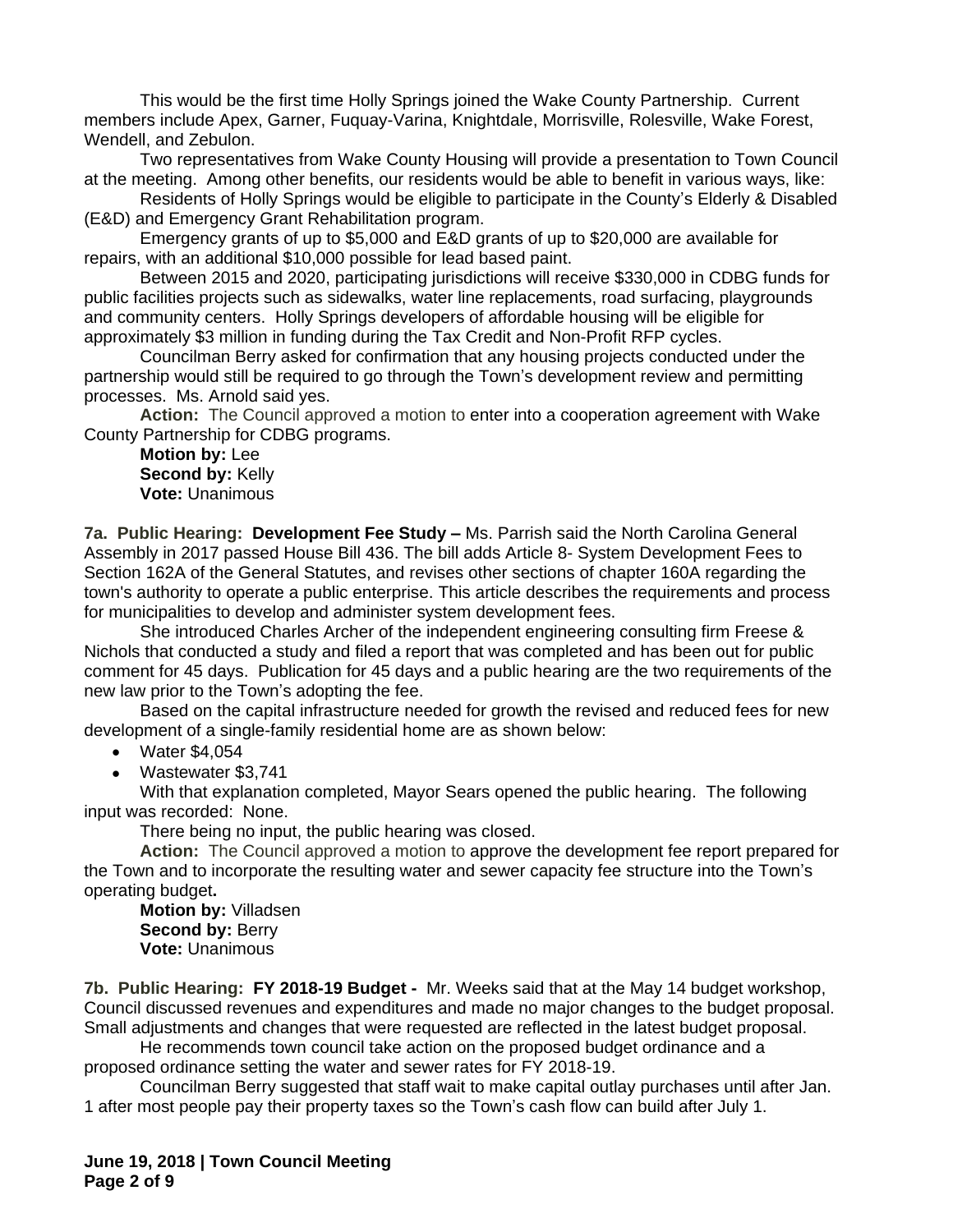With that explanation completed, Mayor Sears opened the public hearing. The following input was recorded: None.

There being no input, the public hearing was closed.

**Action #1:** The Council approved a motion to adopt Ordinance 18-06 adopting the FY 2018-19 town budget with clerical corrections noted.

**Motion by:** Berry **Second by:** Lee **Vote:** Unanimous *A copy of Ordinance 18-06 is attached to these minutes.*

**Action #2:** The Council approved a motion to adopt Ordinance 18-07 setting the water and sewer rates for FY 2018-19.

**Motion by:** O'Brien **Second by:** Lee **Vote:** Unanimous *A copy of Ordinance 18-07 is attached to these minutes.*

**7c. Public Hearing: Rezoning Petition 18-REZ-04 -** Ms. Sigmund said this petition is a Towninitiated request to rezone five parcels totaling 4.52 aces of Town-owned property from Planned Unit Development, R-10 and R-30 to RT: Research and Technology. The five remnant parcels are located throughout the Holly Springs Business Park. The parcels are generally vacant and undeveloped, with the exception of the site of the Town's reclaimed water tower/tank. No further development of the parcels is proposed at this time. The requested rezoning would allow for the continued orderly development of the business park and employment uses as the area is designated on the future land use map.

With that explanation completed, Mayor Sears opened the public hearing. The following input was recorded: None.

There being no input, the public hearing was closed.

**Action #1:** The Council approved a motion to accept the following statements as being true: *"The requested zone map change from R-10, R30, and PUD to RT: Research and Technology is consistent with the objectives of the Vision Holly Springs Comprehensive Plan by identifying land for future industrial development and ensuring adequate infrastructure to serve industry. Rezoning these parcels to RT: Research and Technology District will provide an appropriate continuation of zoning consistent with the Future Land Use Plan and will facilitate the orderly development of surrounding properties in a manner consistent with the Comprehensive Plan."*

**Motion by:** Kelly **Second by:** Villadsen **Vote:** Unanimous

**Action #2:** The Council approved a motion to Ordinance 18-REZ-04 to approve and enact Zone Map Change Petition #18-REZ-04 to change the zoning of 0.766 acres of Wake County PIN 0649505099 from PUD to RT: Research and Technology District, and 0.76 acres of Wake County PIN 0648590926 from R-30 to RT: Research and Technology District, as submitted by the Town of Holly Springs.

**Motion by:** Villadsen **Second by: Berry Vote:** Unanimous *A copy of Rezoning Petition 18-REZ-04 is attached to these minutes.*

**7d. Public Hearing: Special Exception Use 18-SEU-04, Triangle Wine Company -** Mr. Ryan said the applicant is requesting Special Exception Use approval for a 250-square-foot bar area associated with retail alcohol sales at Holly Lakes at Sunset Lake Commons. The integrated

**June 19, 2018 | Town Council Meeting Page 3 of 9**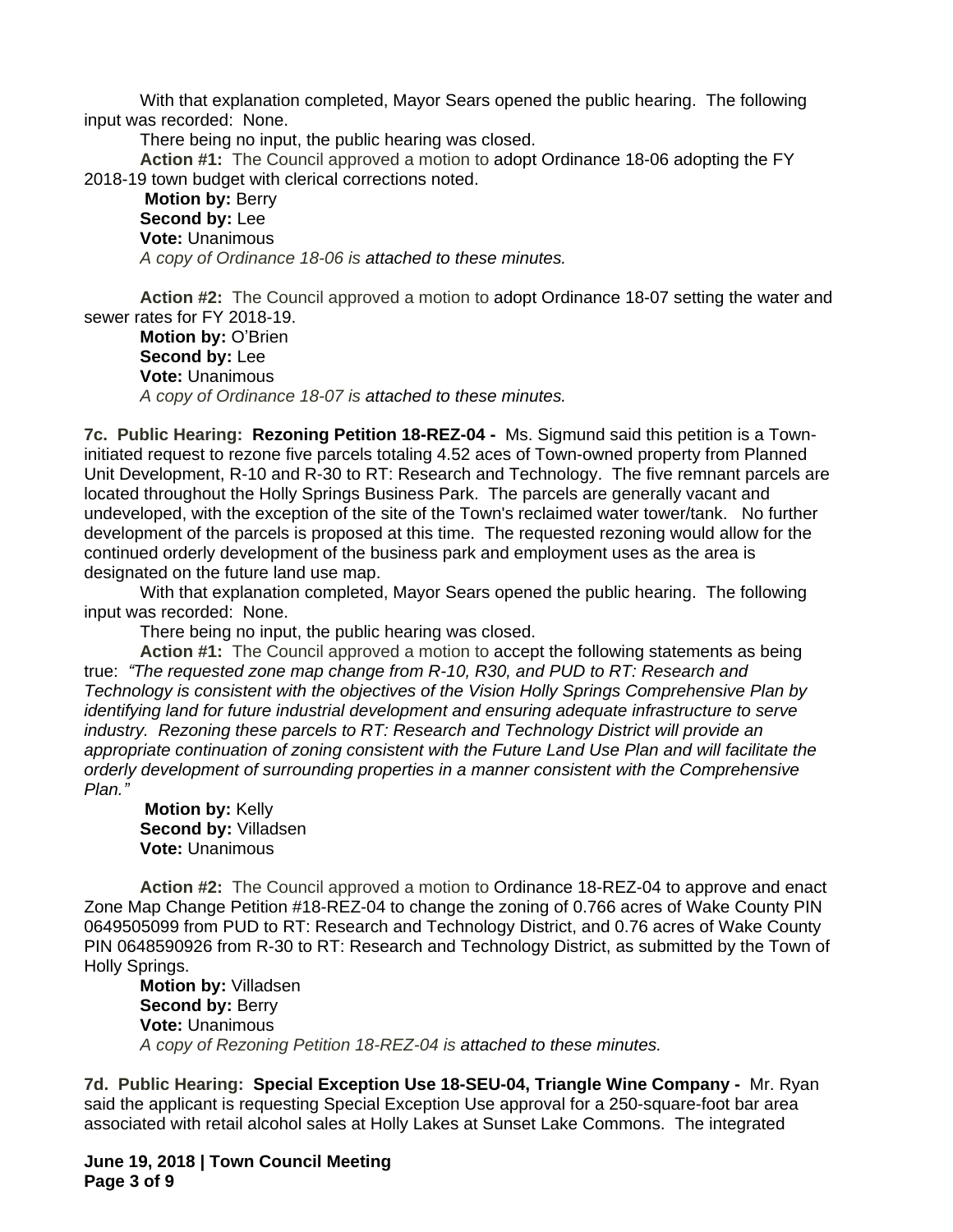center, currently under construction, is located at the southeast corner of Lassiter Road and Sunset Lake Road. The specific location of the bar would be at 4204 Lassiter Road, which is tenant Unit K. While retail sales of alcohol is permitted in the LB District, on-site dispensing and consumption is considered a bar, and a Special Exception Use is required to evaluate the appropriateness at this location.

With that explanation completed, Mayor Sears opened the public hearing. The following sworn testimony and evidence was submitted by those who had been administered the oath by the deputy town clerk: None.

There being no testimony, the public hearing was closed**.**

Councilman Kelly asked if food trucks would be part of the business and how it would be handled.

Mr. Ryan deferred to the applicant to answer the question, and he explained the Town's temporary use requirements.

Daniel Brown, Wake Forest -- Mr. Brown said the center would welcome food trucks to the extent that they would not compete with other tenants in the center. If food trucks were allowed, the owners would follow the same regulations as trucks in other locations.

**Action #1:** The Council approved a motion to make and accept the findings of fact to be recorded in the minutes for Special Exception Use Petition #18-SEU-04 as specified in Unified Development Ordinance Section 3.02 LB Local Business District to allow for a 250 sq. ft. bar in the LB District at the property located at 4204 Lassiter Road, also known as Holly Lakes at Sunset Lake Commons Unit K, Wake County PIN 0669160768, as submitted by Bass, Nixon & Kennedy. Special Exception Use Findings of Fact:

A special exception use may only be granted upon the presentation of sufficient evidence to enable a written determination that:

- a. The proposed use will not be injurious to the public health, safety, comfort, community moral standards, convenience or general welfare;
- b. The proposed use will not injure or adversely affect the adjacent area;
- c. The proposed use will be consistent with the character of the district, land uses authorized therein, and the Town of Holly Springs Comprehensive Plan;
- d. The proposed use shall conform to all development standards of the applicable district (unless a waiver of such development standards is requested as part of the special exception use petition and approved as set forth above, in which case the proposed use shall conform to the terms and conditions of such waiver).
- e. Access drives or driveways are or will be sufficient in size and properly located to: ensure automotive and pedestrian safety and convenience, traffic flow as set forth in Section 7.09 – Pedestrian Circulation and Vehicular Area Design; and, control and access in case of fire or other emergency;
- f. Off-street parking areas, off-street loading areas, trash enclosures, trash pick-up and removal, and other service areas are located so as to be safe, convenient, allow for access in case of emergency, and to minimize economic, glare, odor, and other impacts on adjoining properties and properties in the general neighborhood;
- g. The lot, building or structure proposed for the use has adequate restroom facilities, cooking facilities, safety equipment (smoke alarms, floatation devices, etc.), or any other service or equipment necessary to provide for the needs of those persons whom may work at, visit or own property nearby to the proposed use;
- h. Utilities, schools, fire, police and other necessary public and private facilities and services will be adequate to handle the needs of the proposed use;
- i. The location and arrangement of the use on the site, screening, buffering, landscaping, and pedestrian ways harmonize with adjoining properties and the general area and minimize adverse impacts; and,
- j. The type, size, and intensity of the proposed use (including but not limited to such considerations as the hours of operation and numbers of people who are likely to utilize or be

**June 19, 2018 | Town Council Meeting Page 4 of 9**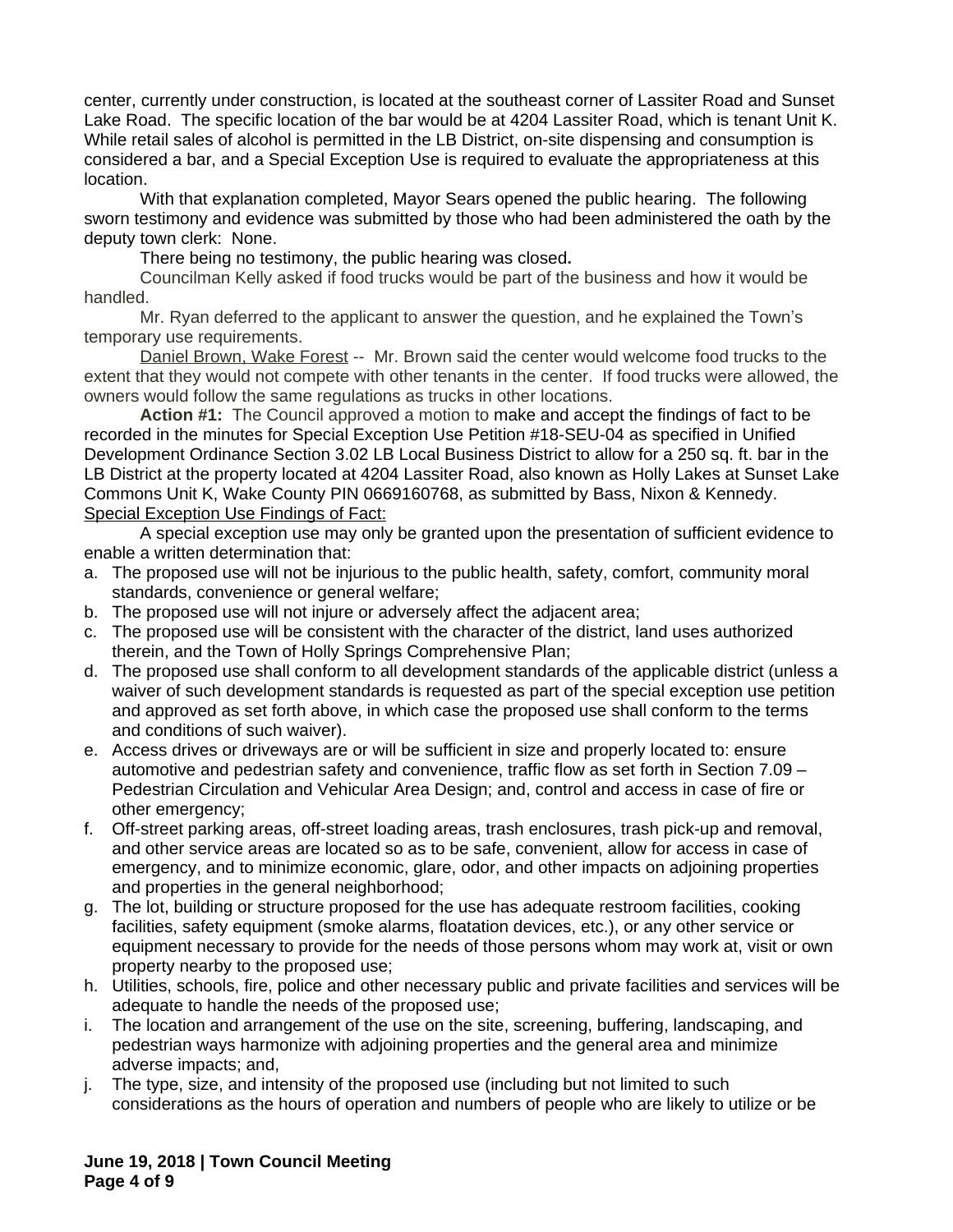attracted to the use) will not have significant adverse impacts on adjoining properties or the neighborhood.

**Motion by:** O'Brien **Second by:** Kelly **Vote:** Unanimous *A copy of* Special Exception Use Petition #18-SEU-04 are *attached to these minutes.*

**Action #2:** Having made the necessary findings of fact, the Council approved a motion to approve Special Exception Use #18-SEU-04 as specified in Unified Development Ordinance Section 3.02 LB Local Business District to allow for a 250 sq. ft. bar in the LB District at the property located at 4204 Lassiter Road, also known as Holly Lakes at Sunset Lake Commons Unit K, Wake County PIN 0669160768, as submitted by Bass, Nixon & Kennedy, with the following conditions:

- 1. All operations must adhere to the evidence submitted by the applicant as stated in the findings of fact submitted and those findings of fact specified by the Town Council in conjunction with 18- SEU-04.
- 2. All previous approval conditions for Holly Lakes Shopping Center Development Plan apply to this amendment as well.

**Motion by:** Berry **Second by:** O'Brien **Vote:** Unanimous

**7e. Annexation Ordinance A18-01** – Ms. Clapp said at the last Town Council meeting this item was tabled. She explained that the applicant is requesting to table and continue public hearing until July 17 meeting.

**Action:** The Council agreed to table and continue this public hearing until the July 17 meeting.

**8. Consent Agenda:** The Council approved a motion to approve all items on the Consent Agenda. The motion carried following a motion by Councilman O'Brien, a second by Councilman Villadsen and a unanimous vote. The following actions were affected:

8a. Minutes – The Council approved minutes of the Board's meetings held in May and June 2018.

8b. Budget Amendment Report – The Council received a report of monthly administrative budget amendments approved by the Town Manager. *A copy of the budget amendment report is attached to these minutes.*

8c. Tax Collection Order 18-01 - The Council adopted tax collection order 18-01.*A copy of Tax Collection Order 18-01 is attached to these minutes.*

8d. Resolution 18-21 - The Council adopted Resolution 18-21 closing out the NMAC playground project.*A copy of Resolution 18-21 is attached to these minutes.*

8e. Resolution 18-22 – The Council adopted Resolution 18-22 setting a public hearing for July 17 to receive input on the bond order for the 2018 Transportation Bond Referendum. *A copy of Resolution 18-22 is attached to these minutes.*

8f. Resolution 18-23 - The Council adopted Resolution 18-23 establishing a development fee reserve account. *A copy of Resolution 18-23 is attached to these minutes.*

8g. Statement P-045, Town Limits Signs Policy - The Council adopted Policy Statement P-045, a town limits signs policy.

8h. Wayfinding Signs Design – The Council approved to award a contract for wayfinding signs design, fabrication and installation to Signs, Etc.

 8i. Town's Tennis Program – The Council approved to enter into a contractual agreement with Brian Rosenthal to oversee the Town's tennis program.

8j. FY 2017-18 Year-End Budget Amendments - The Council adopted an amendment to the FY 2017-18 budget to provide end of year adjustments to accounts. *A copy of Year-End Budget Amendments are attached to these minutes.*

**June 19, 2018 | Town Council Meeting Page 5 of 9**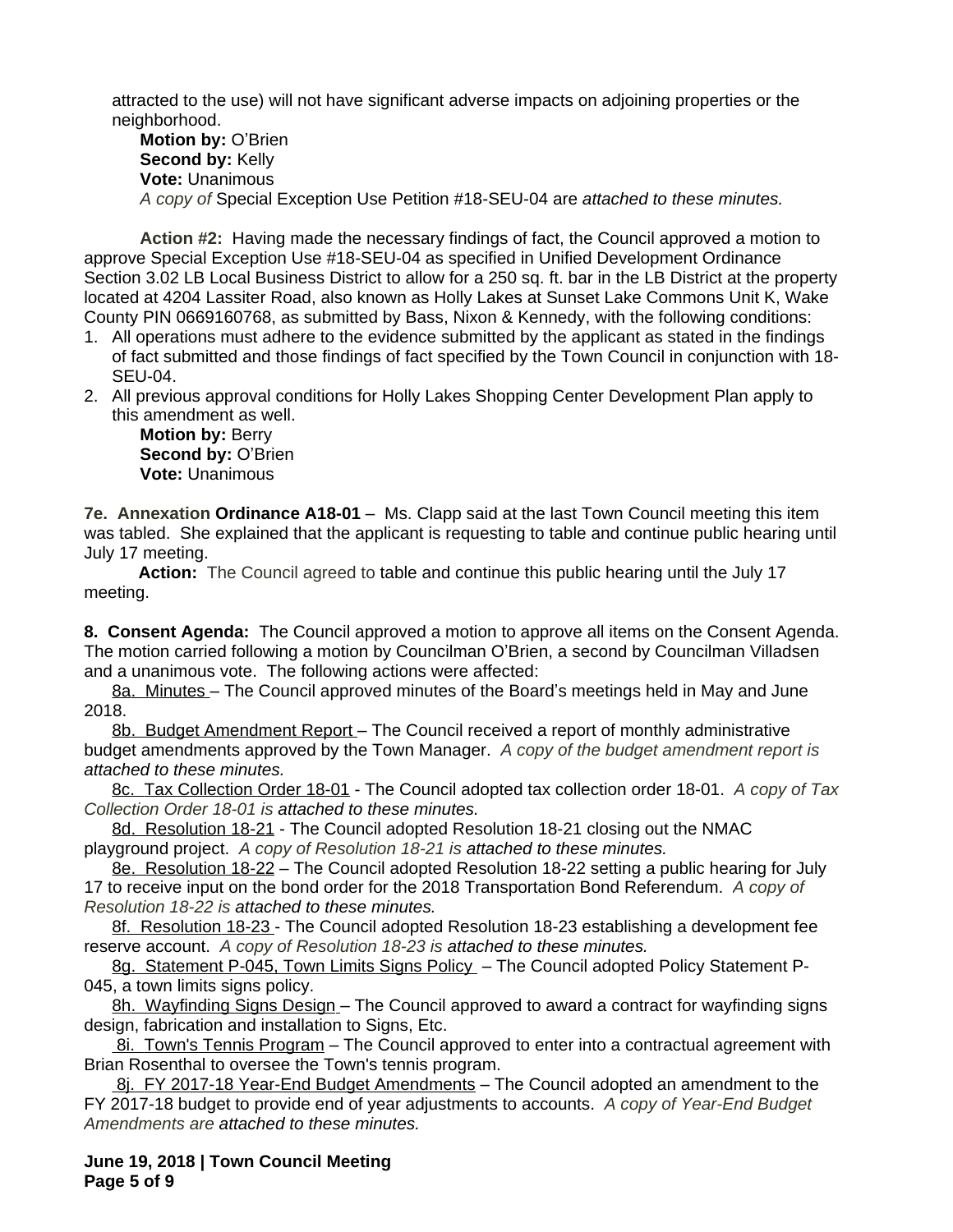**9a. Unfinished Business: Special Exception Use 17-SEU-16 and Development Plan 17-DP-16 for United Community Bank.** – Mr. Ryan said that this agenda item is a continuation of the discussion from May 15, 2018 and April 17, 2018. The Town Council tabled action of the item to allow the applicant to propose changes to the plans to address Town Council concerns. Staff received revised plans (included in the packet) depicting additional landscaping along the eastern property line and a location for stormwater treatment. Mr. Ryan noted that the petitioner had emailed regarding other concerns raised by the Town Council and clarifying that United Community Bank is not willing to financially cover road improvements associated with the tearoom or providing a walk-up ATM.

Mike Zacardo - Representing the applicant, Mr. Zacardo said the applicant proposes additional plantings in the site plan as well as a stormwater management device. He noted that the owner plans to subdivide the property.

Councilman Berry asked what would happen to the new lot. Mr. Zacardo said the owner would likely sell it.

Mayor Sears asked if the applicant would be helping with the cost of the road improvements for a neighboring development. Mr. Zacardo said the applicant is not interested in spending money on property that it does not own; however, the company is willing to participate in using a shared contract to take advantage of economies of scale.

Councilman Kelly asked if the applicant had considered a walk-up ATM machine to enhance the pedestrian-friendliness of the project in the Village District. Mr. Zacardo said the applicant company did not want to use a walk-up ATM for patron security; however, he noted that residents could walk up to the drive-through ATM, which will be well lit.

Councilwoman Kelly said the neighbors she has talked to will be disappointed.

Councilman O'Brien said he was disappointed that the applicant is not willing to pay toward the neighboring project's street improvements.

Jimmy Boykin, representing the applicant – Mr. Boykin explained that the petitioner could not monetarily contribute to another project because the petitioner would get in trouble with the banking commission. He added that the petitioner is willing to pay a fine or share a contractor with the neighboring project.

Councilman Berry said he felt like the applicant has put a good faith effort to augment the site plan and to make amends for the inadvertent removal of trees from the lot. He noted additional plantings and buffering.

Councilwoman Lee said she was disappointed that the company was not doing more to make restitution for removing the trees.

Councilman Villadsen said missteps were made but there has been a good faith effort by the applicant to make amends and he said he was okay with the fact that the drive-up ATM, which would be accessible at all hours, would also serve pedestrians.

**Action #1**: The Council approved a motion to adopt Resolution #18-15, subject to staff's editorial control to add provision of certain penalty fees and to have a walkable drive-through ATM as conditions, to make and accept the necessary findings of fact for Special Exception Use 17- SEU-16; Variance Of Development Standards 17-VARTC-09 and 17-VARTC-10; and Waiver of Architectural and Design Requirements 18-WAV-02 and 18-WAV-03, as submitted by Wetherill Engineering, as specified in Exhibit A (with the following additional findings, if any).

**Motion:** O'Brien **Second:** Lee **Vote:** Unanimous *A copy Resolution 18-15 is attached to these minutes.*

**Action #2**: Having made the necessary findings of fact that the project meets the requirements to be granted a Waiver of Regulations of UDO, the Council approved a motion to approve waivers of UDO Section 3.08 Architectural & Site Design Requirements 18-WAV-02 and

**June 19, 2018 | Town Council Meeting Page 6 of 9**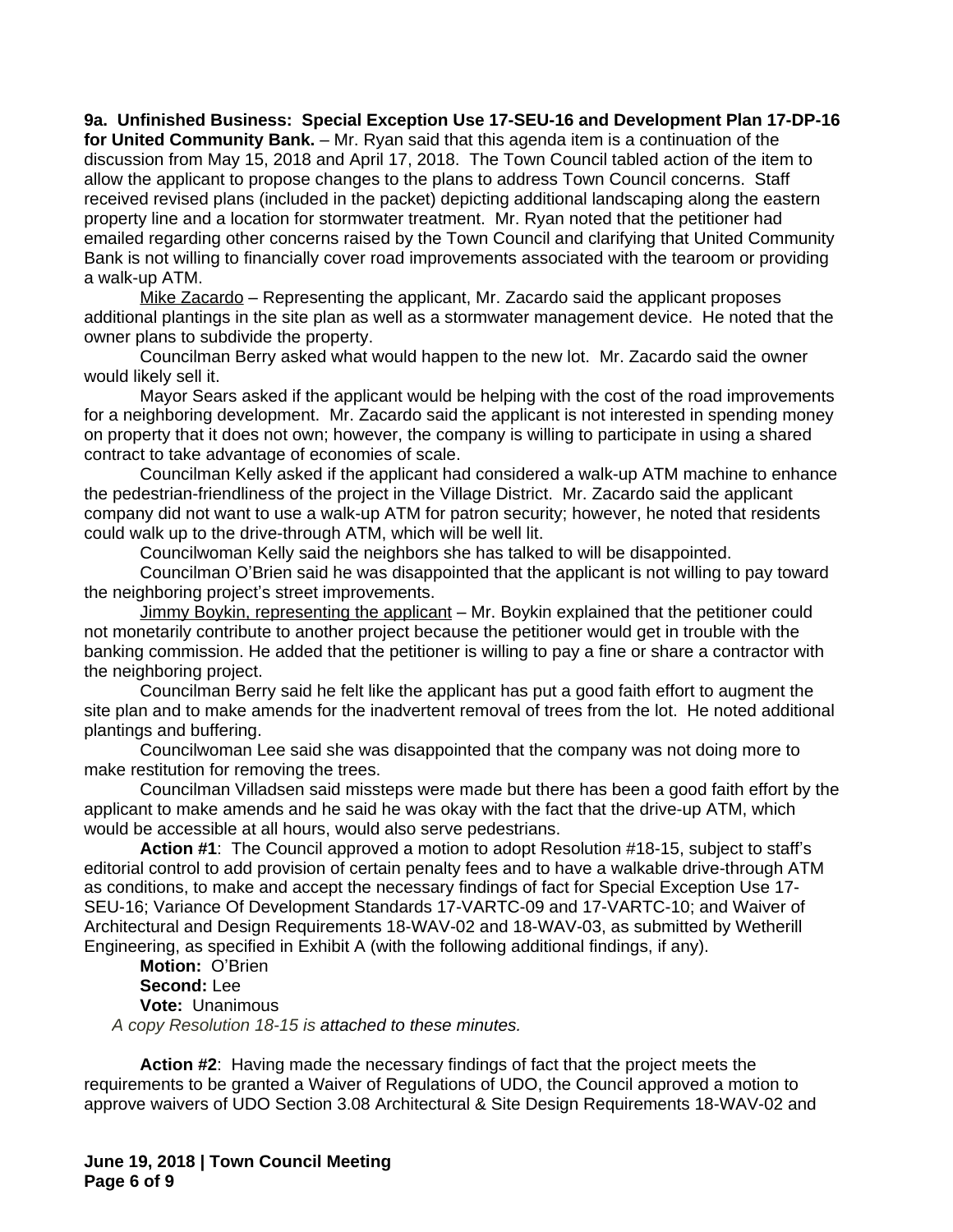18-WAV-03 in association with development petition #17-DP-16 for United Community Bank, as submitted by Wetherill Engineering.

**Motion:** Villadsen **Second:** Berry **Vote:** Unanimous

**Action #3**: Having made the necessary findings of fact that the project meets the requirements to be granted a variance, the Council approved a motion to approve Variance Petition 17-VARTC-09: A request for a variance from Unified Development Ordinance Section 3.03 B. 2. a. Front Yard and Building Setback, to allow for an increase in the maximum front yard along Earp Street from 15 feet to 26 feet. The property is located at 120 N. Main Street (property to be readdressed as 130 and 134 N Main Street), Wake County PIN 0649925487, with the following condition:

This variance shall apply only to project number 17-DP-16 for United Community Bank. **Motion:** Lee **Second:** O'Brien **Vote:** Unanimous

**Action #4**: Having made the necessary findings of fact that the project meets the requirements to be granted a variance, the Council approved a motion to approve Variance Petition 17-VARTC-10: A request for a variance from Unified Development Ordinance Section 3.03., b., 8., c., Outdoor Operations, to allow for two (2) vehicle service windows or automatic teller machines (drive through lanes). The property is located at 120 N. Main Street (property to be readdressed as 130 and 134 N Main Street), Wake County PIN 0649925487, with the following condition:

1. This variance shall apply only to project number 17-DP-16 for United Community Bank. **Motion:** Berry **Second:** Villadsen **Vote:** Unanimous

**Action #5**: Having made the necessary findings of fact that the project meets the requirements to be granted a Special Exception Use, the Council approved a motion to approve Special Exception Use 17-SEU-16, a request to allow for a Special Exception Use as specified in Unified Development Ordinance Section 3.03 A. 2. a. TV: Town Village to allow for a new project in the TV Town Village District, and Development Plan 17-DP-16 for United Community Bank, at the property located at 120 N. Main Street (property to be readdressed as 130 and 134 N Main Street), Wake County PIN 0649925487, as submitted by Wetherill Engineering, project number 17383.04, dated revised 02/22/18, with the following conditions:

Special Exception Use

1. All operations must adhere to the evidence submitted by the applicant as stated in the findings of fact submitted and those findings of fact specified by the Town Council in conjunction with 17- SEU-16.

## Development Plan

- 1. This project will be required to meet the Town of Holly Springs NPDES Ph. II Post Construction Stormwater Ordinance.
- 2. The following items must be addressed prior to the first construction drawing submittal:
	- a. Thoroughfares, collectors and boulevards will require a calculated pavement design.
	- b. Documentation in the form of a plat must be provided for offsite right-of-way to be dedicated for this project.
	- c. All items listed on the Stormwater Submittal Checklist, Form #16003, must be included.
- 3. The following items must be addressed prior to the first construction drawing approval:
	- a. Approval of Stormwater Management Plan is required prior to issuance of a land disturbance permit or construction drawing approval.

## **June 19, 2018 | Town Council Meeting Page 7 of 9**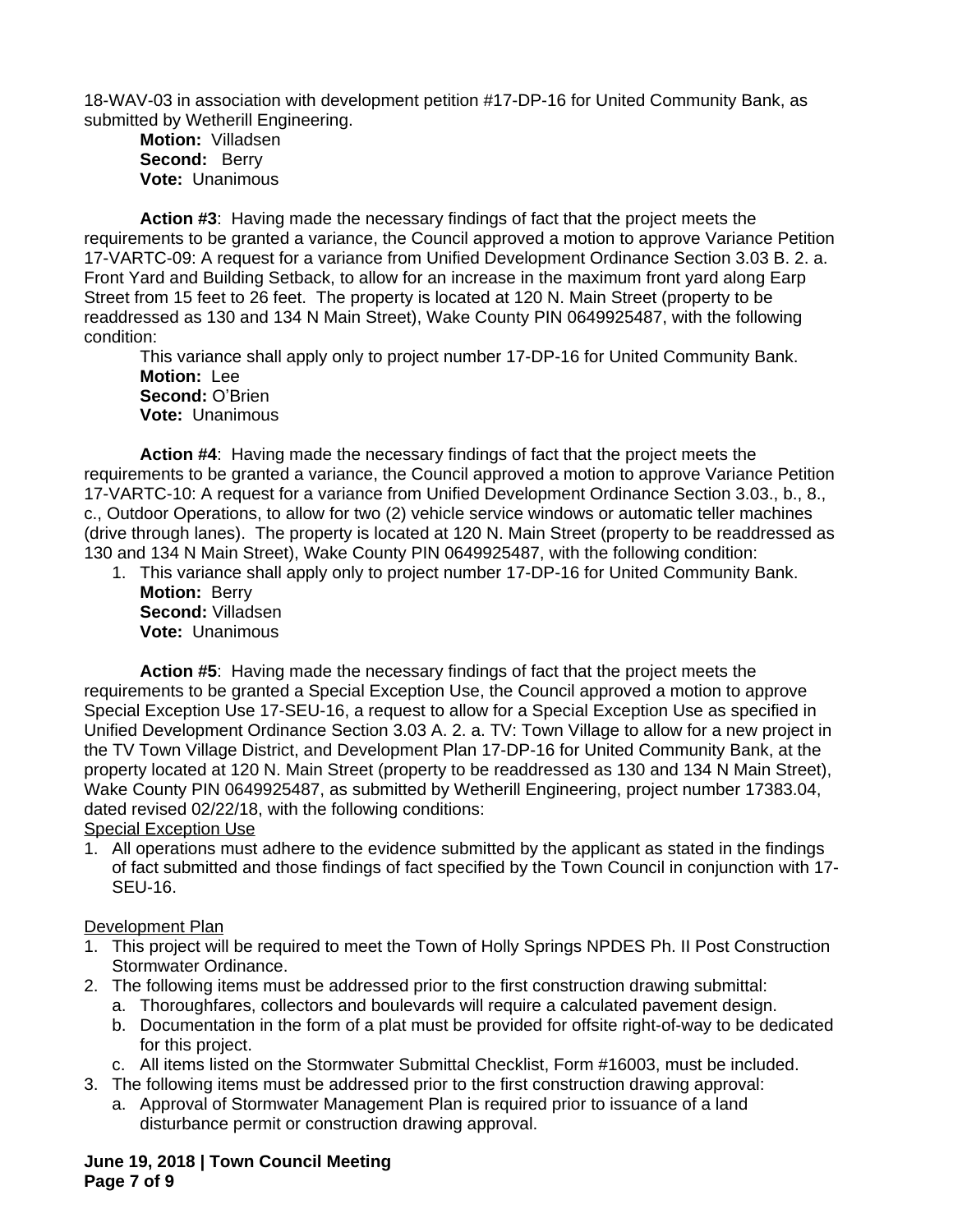- b. Payment of the Stormwater Fee-in-Lieu will be required.
- c. Stormwater sureties are required on this project. A performance surety in the form of a bond, letter of credit or cash is required in the amount of 125% estimated construction cost of the stormwater BMP prior to the preconstruction meeting and a maintenance surety in the form of a cash escrow account in the amount of 35% the actual construction cost of the BMP is required at the end of the performance monitoring period for the project. **Motion:** Lee **Second:** O'Brien **Vote:** Unanimous

**9b. Community Grants –** Councilman Berry explained the Council received 11 applications requesting \$18,000 in funding from this year's grant program. There was \$15,000 available in that line item, and a Council committee of Councilwoman Lee and Councilmen Berry and Villadsen reviewed and deliberated over the applications. The committee recommended 11 grant awards totaling \$13,000.

On June 5, Council concurred with the committee's recommendation and directed that the grant program be reopened to accept applicants for the final \$2,000.

The online application was reactivated for one week. We received two applications. The Rotary Club is requesting \$1,500. Of the \$2,500 the Lions Club had requested in the first round, the Council awarded \$1,000. The Lions Club submitted a second application in this round for \$1,000.

Councilman Berry reviewed the evaluation matrix from round 1 with rankings based on review criteria in the Council's grant program policy.

Councilman Berry said the committee recommends grants of \$1,000 to the Lions Club; \$500 to the Rotary Club; and an additional \$500 to Interact, which had previously been awarded \$500.

**Action:** The Council approved a motion to award the remaining \$2,000 in FY 2017-18 community agency grant funding according to the committee's recommendations.

**Motion by:** Lee **Second by: Kelly Vote:** Unanimous

**10a. 2018 Transportation Bond Order -** Ms. Stroupe said the Town Council, by resolution adopted on May 15, 2018, has stated its proposal to issue general obligation bonds to pay capital costs of providing transportation improvements. The Town has applied to the North Carolina Local Government Commission for its approval of the proposed bonds, and the Commission has accepted the Town's application. If approved, the bonds will be paid with a property tax increase of \$.05 per \$100 of property assessed. By way of example, Ms. Stroupe said, for a \$250,000 home, a \$.05 tax increase would increase the property owner's tax bill by \$125 per year.

**Action:** The Council approved a motion to introduce Order 18-02, the 2018 Town of Holly Springs Transportation Bond Order.

**Motion by:** Kelly **Second by:** Villadsen **Vote:** Unanimous *A copy of Order 18-02 is attached to these minutes.*

**10b. Ordinance 18-08, Noise Ordinance Amendment -** Mr. Bruner said this noise ordinance amendment comes as a result of efforts to reform the current ordinance which reflects a more subjective standard. This amendment would shift the noise ordinance to an objective standard for prohibited noises, which will allow law enforcement to run a simple test to determine if the noise ordinance is being violated based on the measurement techniques included as part of the amendment.

 This amendment would create an official application form by which law enforcement will keep track of applicants seeking a noise permit; slightly modify a couple exceptions to the current noise ordinance; define an evidentiary standard; and update the penalties for noise violations.

**June 19, 2018 | Town Council Meeting Page 8 of 9**